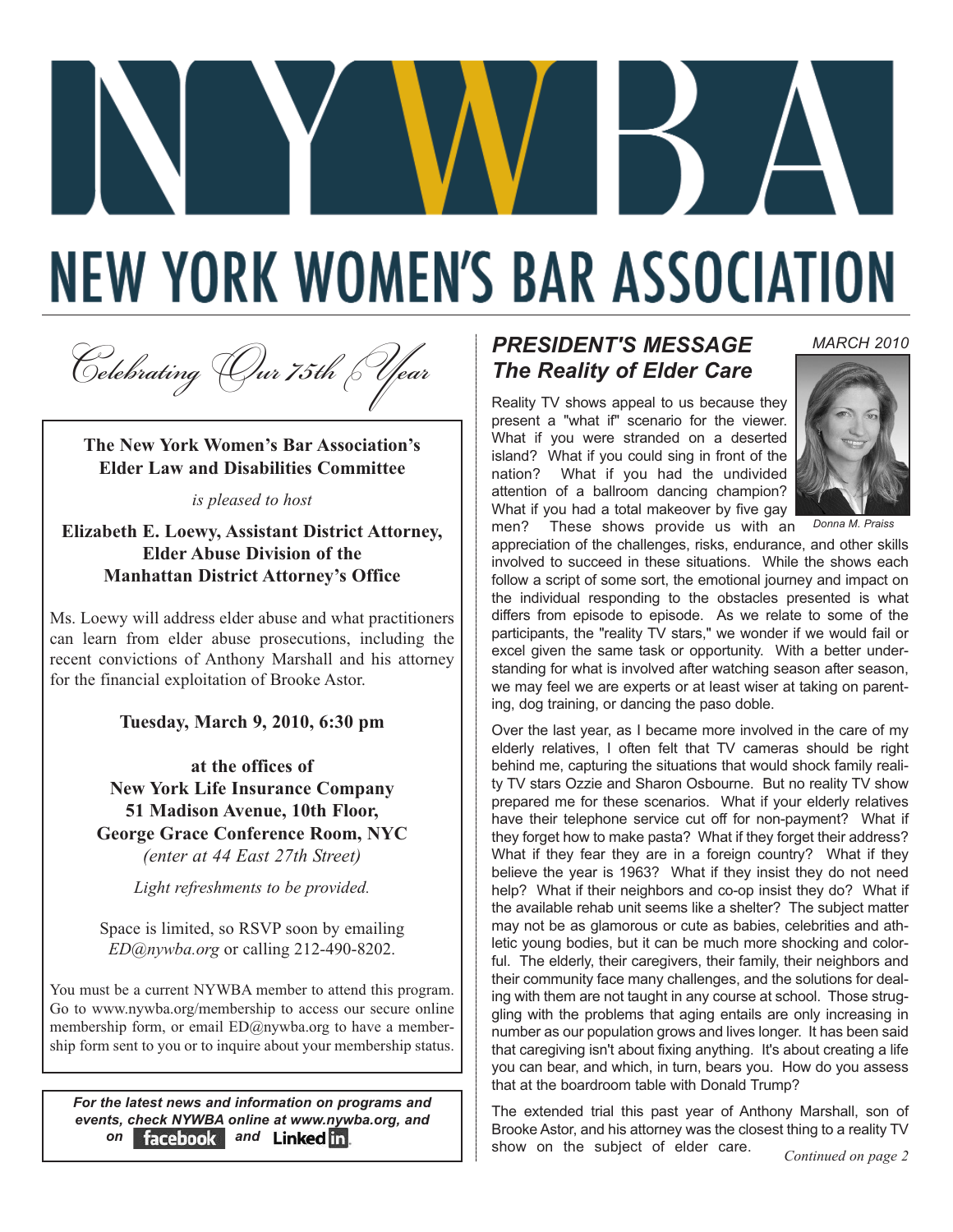# **2009-2010 NYWBA COMMITTEE CHAIRS**

#### **STANDING COMMITTEES**

| By-Laws and Amendments Elizabeth A. Bryson                 |
|------------------------------------------------------------|
| Cooperation with Other Bar Associations Kelly O'Neill Levy |
| <b>Employment and Equal</b>                                |
| Opportunity for Women Felice B. Ekelman, Louis Pechman     |
|                                                            |
|                                                            |
| Membership Heather K. Leifer, Jessica A. Ventarola         |
| Professional Ethics and Discipline  Hon. Barbara Jaffe     |
| Sarah Diane McShea                                         |
| Programs, Events and Arrangements  Diana G. Browne         |
| Patricia Ann Grant & Jo Ann Douglas (Annual Dinner)        |
| Publicity / Press Tamara Lannin, Allison Lurin             |
|                                                            |

#### **SPECIAL COMMITTEES**

Advance the Status of Women in the Profession . . . . . . . . . . . . . . . Brenda Pomerance Rachel J. Minter Alternate Dispute Resolution. . . . . . Andrea Vacca, Leona Beane Awards . . . . . . . . . . . . . . . . . . . . . . . . . . . . . . . . . . Amy Saltzman Business Law, Taxation and Bankruptcy. . . . . . Cassandra Porter Monique McClure Children's Rights and Issues. . . . . . . . . . . . . . . . . . Denise Scotto Continuing Legal Education . . . . . . . . . . . . . . . . . . . Yacine Barry Criminal Law. . . . . . . . . . . . . . . . . . . . . . . . . . . . . . . . . Isiris Isaac Diversity . . . . . . . . . . . . . . . . . . . . . . . . . . . . . . . . . . . . . . . . . TBA Domestic Violence . . . . . . . . . Amanda Norejko, Laura A. Russell Elder Law and Disabilities. . . . . Miriam Davidson, Kay Marmorek Immigration Law . . . . . . . . . . . . . . . . . . . . . . . . . . . . . . . . . . . TBA Intellectual Property . . . . . . . . . Maria Palmese, Marylee Jenkins, Dana Kaplan Richter International Law and Practice. . . . . . . . . . . . . . Christa M. Bosch Rebecca Adams Hollis Litigation . . . . . . . . . . . . . . . . . . . . . . . . . . . . . . . . Kathy M. Lynch Long Range Planning . . . . . . Elizabeth A. Bryson, Myra L. Freed Matrimonial & Family Law . . . . . . Briana Denney, Sophie Jacobi, Hon. Andrea Masley Mentoring & Mentoring Circles . Andrea Vacca, Randy L. Shapiro Newsletter . . . . . . . . . Carla P. Vogel, Anahid ("Annie") Ugurlayan Privacy and Cyberlaw. . . . . . . . . . . . . . . . . . . . Patrice S. Ettinger Pro Bono. . . . . . . . . . . . . . . . . . . . . . . . . . . . . . . . . . . . . . . . . TBA Real Estate Law . . . . . . . . . . . . . . . . . . . . . . . . . . . . . . . . . . . TBA Reproductive Rights . . . . . . . . . . . . . . . . . . . . . . . . . . . . . . . . TBA Solo and Small Firm Practice . . . . . . . . . . Deborah G. Rosenthal Gina Danetti Students and New Lawyers . . . . . . . . . . . . . Stephanie M. Adduci Jane C. Cowles Summer Program . . . . . . . . . . . . . . . . . . . . . . . Cassandra Porter Technology and the Internet / Website. . . . . . Elizabeth A. Bryson Theresa Widmann Trusts and Estates . . . . . . . . . . . Leona Beane, Loretta A. Ippolito Women's Health Issues . . . . . . . . . . . . . . . . . . . . . . . . . . . . . TBA Working Parents . . . . . . . . . . . . . . . . . . . . . . . . Christine Harman

**To join a committee, go to our website (***www.nywba.org/ committeechoice***). If you would like to chair a Committee, send a note with your qualifications and contact info to** *President@nywba.org***.**

#### *President's Message continued from Page 1*

Celebrities came out on all sides to spotlight the challenges in the media. This month, I hope you will take advantage of our program on March 9, 2010 at 6:30 pm, when Assistant District Attorney Elizabeth E. Loewy, from the Manhattan District Attorney's Office, will speak about elder abuse and what we can learn from the convictions of Anthony Marshall and his attorney. Kudos to Miriam Davidson and Kay Marmorek, Co-Chairs of the Elder Law and Disabilities Committee, for their work on this and other programs to highlight elder law issues.

Elder care is a complex issue likely to affect all of us. It should be the subject of regular TV programming. There are plenty of stories out there that would raise expectations of what can be achieved in improved quality of life for our seniors and tap the potential inside us to enhance that of our own family members, who took care of us for so many years. You too could be a reality TV star or a star in reality to your elders. nouva

# **COMMITTEE NEWS**

*Elder Law and Disabilities Committee -* The next meeting is on March 9th (see announcement on page 1). The following meeting is scheduled for April 13th, with speaker Peter J. Strauss, Senior Counsel in the Business Law practice of Epstein Becker & Green. Mr. Strauss has practiced trusts and estates law and handled estate and guardianship litigation since 1961, and he has extensive knowledge of the legal problems of the aging and persons with disabilities. He was one of the first attorneys in the country to focus on what is now known as elder law. Email *kmarmorek@nywba.org* to RSVP and obtain location details.

*Solo and Small Law Firm Committee* - Upcoming meetings are scheduled for March 18 at 8:30 am, April 15 at 6:30 pm, May 13 at 8:30 am and June 8 at 8:30 am. The topic for the March 18th meeting is "Should I Go Solo, Should I Expand, Should I Join a Firm." Email *SSL@nywba.org* to RSVP and obtain locations.

*Matrimonial and Family Law Committee* - Committee meets on the third Wednesday of the month at 6:15 pm at Blank Rome LLP, 405 Lexington Ave., NYC. To RSVP, email Co-Chairs Briana Denney, Sophie Jacobi & Hon. Andrea Masley at *M&F@nywba.org* or call Ms. Denney at 212-684-1000.

*Working Parents Committee* - The next meeting (brown bag lunch) is scheduled for Wednesday, March 10, 2010 at noon at the law offices of Myra L. Freed, 521 Fifth Avenue, 31st floor, NYC (entrance is on 43rd Street between Madison and Fifth, not on Fifth Ave.). To RSVP, email Christine Harman at c*hristinemharman@yahoo.com*.

*Other Committees - Other committees also host programs and hold substantive meetings throughout the year, and many are looking for new members.* 

# *Celebrating 75 Years!*

At our Annual Dinner, to be held on June 10, 2010, we will be celebrating our 75th anniversary.

**If you have any archival material, such as photos, announcements or other memorabilia, please contact us at info@nywba.org**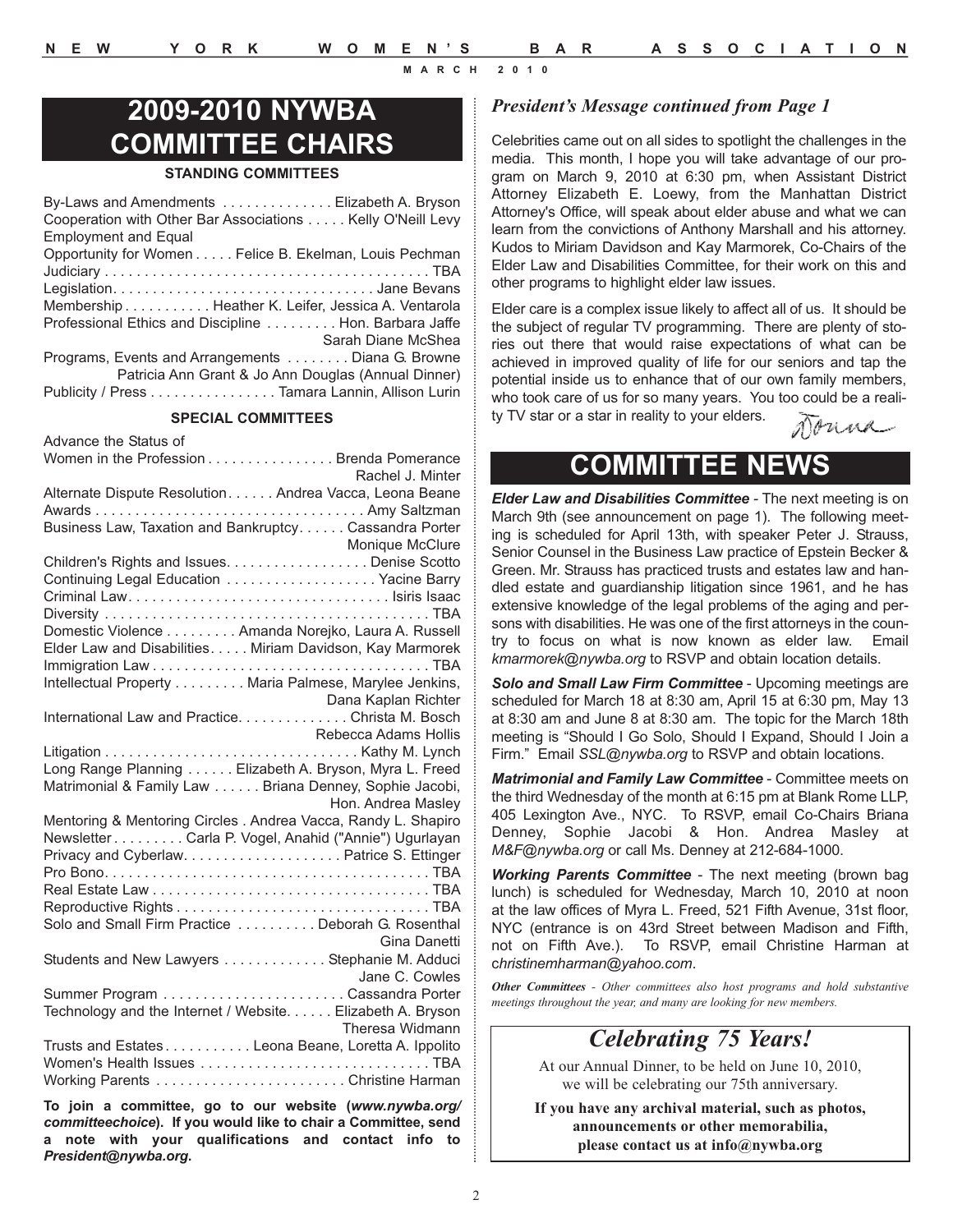## **REPORT OF THE NYWBA'S COMMITTEE ON NOMINATIONS**

At its January 8, 2010 meeting, the NYWBA Committee on Nominations nominated the following candidates to serve for the positions and terms stated below. The elections will be held at the **NYWBA Annual Meeting** on **April 28, 2010**.

#### **OFFICERS (2010-2011)**

President: Gretchen Beall Schumann Vice Presidents: Carla P. Vogel Catherine M. Foti Patricia Ann Grant Treasurer: Julie Hyman Recording Secretary: Yacine Barry Corresponding Secretary: Bonnie R. Cohen-Gallet

#### **BOARD OF DIRECTORS Class of 2010-2013**

Dawn M. Cardi Myra L. Freed Kelly O'Neill Levy Cassandra Porter Donna M. Praiss Amy Saltzman Andrea Vacca

#### **Class of 2009-2012 (to fill unexpired terms)** Jennifer P. Brown Stephanie M. Adduci

#### **COMMITTEE ON NOMINATIONS Class of 2010-2012**

Phyllis S. Koffman Donna M. Praiss

Lisa A. Sokoloff Andrea Vacca

#### **NYWBA MEMBERS OF WBASNY BOARD (2010-2011)**

Jane Bevans Elizabeth A. Bryson Dawn M. Cardi Jo Ann Douglas Hon. Betty Weinberg Ellerin

Marjorie Martin Donna M. Praiss Amy Saltzman Hon. Jacqueline W. Silbermann Lisa A. Sokoloff

### **NOTICE TO MEMBERS - ANNUAL MEETING & ELECTIONS**

The **Annual Meeting** will be held on **April 28, 2010** at 6:00 p.m. at the offices of New York Life Insurance Company, 51 Madison Avenue, NYC. *The Annual Meeting will be followed by a CLE program on Appellate Practice.*

Members in good standing whose 2009-2010 dues were received by **January 31, 2010** may vote at the Annual Meeting. (By-Laws, Article XIV, Section 1.)

Article XVII, Section 10 of the By-Laws provides that any fifty members eligible to vote at the Annual Meeting may, by a writing delivered to the Corresponding Secretary not less than forty days prior to the Annual Meeting, propose candidates for officer or director positions to be voted on at the Annual Meeting. Such petition must be sent to Corresponding Secretary Kelly O'Neill Levy, New York Women's Bar Association, 132 East 43rd Street, The Chrysler Building, # 716, New York, New York 10017-4019 and must be received by no later than **March 19, 2010**.

# **WELCOME NEW MEMBERS**

Alton L. Abramowitz Kristin J. Ashman Delyanne De Alves Barros Justine Borer Meredith B. Cagan Bess Chiu Caitlin Connors Jane Rawlings Cottrell Sarah M. DeFranco Leah S. Edwards Sarah Joanne Greenberg Katie Harrison Carlene Jadusingh

Leslie D. Kelmachter Sarudzayi Pauline Makwande Hon. Leah Ruth Marks Domenico G. Minerva Emily Morales Nancy Elizabeth Nolan Moritz C. Schumann Lauren Siber Jessica Lynne Supernaw Thien An Vinh Truong Alexis Maren Wolf Elizabeth Wolstein

# **SUSTAINING MEMBERS**

*With their generous contributions, our sustaining members make it possible for us to accomplish so much more. We honor and thank them for their support.*

Erica Bell Daniel Finkelstein Ilene H. Guralnick Robert M. Kaufman

Nancy M. Louden Prof. Maria L. Marcus Tania M. Pagan Danielle R. Petitti

# **NOTES ON MEMBERS**

*Has something noteworthy happened to you or another member? Send your news to newsletter@nywba.org.*

Congratulations to NYWBA Treasurer **Julie Hyman**, a litigator specializing in matrimonial and entertainment law, on having a case she litigated before the Appellate Division, First Department, featured on the front page of the January 20, 2010 *New York Law Journal*. The case was the "Decision of the Day" in an article by Daniel Wise entitled "Panel Untangles Parties' Mistake Over Ownership Rights." Ms. Hyman extends a special thanks to her mentor on appellate practice, past President Lisa Sokoloff.

**Congratulations** to the **Brooklyn Women's Bar Association** and its **President Joanne D. Quiñones** for their wonderful efforts and success, working with the Brooklyn Bar Association and the Metropolitan Black Bar Association, in raising more than \$11,000 for Haiti at their February 4th fundraiser.

## **JOIN THE ANNUAL DINNER COMMITTEE**

NYWBA is looking for approximately 10-15 volunteers to work with the **75th Anniversary Gala Annual Dinner Committee**. Responsibilities include soliciting advertisements for our dinner journal, soliciting for our auction, record-keeping, proof-reading, preparation of pages in the dinner journal, stuffing and labeling invitations, etc. There is something for everyone! If you are interested in being on the Dinner Committee, please contact Dinner Chair Pat Grant at *dinner@nywba.org*.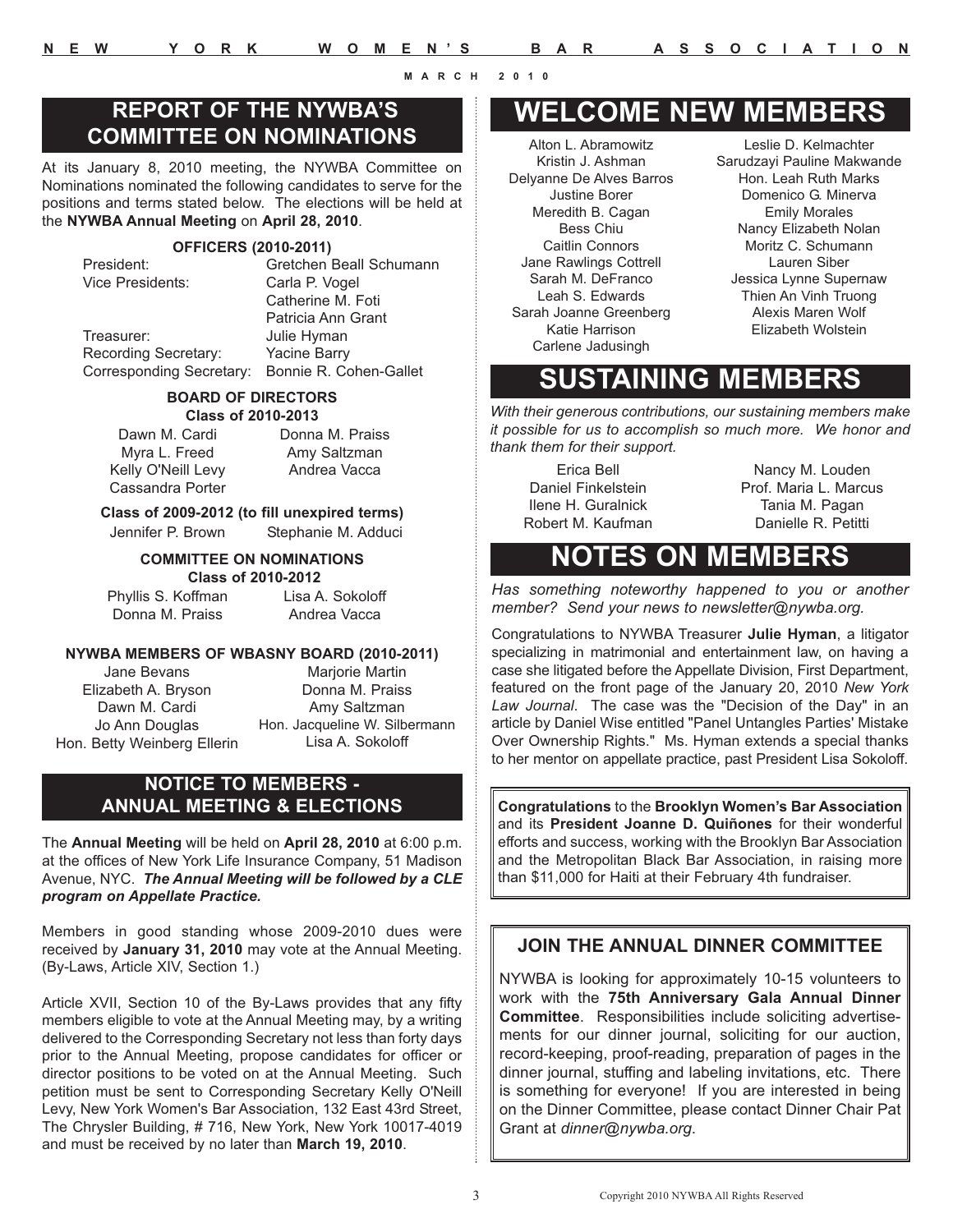# **Status of Women in the Law** *By Brenda Pomerance*

Here are some "fascinating factoids" from an American Bar Association Commission on Women in the Profession publication. Statistics are from 2009, unless otherwise noted:

- **•** 47% of the 43,000 JDs awarded went to women;
- **•** 46% of associates at NALP-ranked law firms were women;
- **•** 31% of the 1.18 million U.S. lawyers were women;
- **•** 25% of the 680 District Court judges were women (25 vacancies);
- **•** 19% of partners at NALP-ranked law firms were women;
- **•** 15% of the Fortune 1000 companies have a female general counsel;
- **•** 24% of solo practitioners in 2000 were women; and
- **•** in 2008, an average female lawyer had a weekly salary that was 80% of the weekly salary of an average male lawyer.

*Source:* The ABA Commission on Women in the Profession, *A Current Glance at Women in the Law 2009* (Nov. 13, 2009), is available online at http://www.abanet.org/women/CurrentGlance Statistics2009.pdf.

The NYWBA's Survey on the Status of Women at Manhattan Law Firms is available online at www.nywba.org/surveyinfo.

*Brenda Pomerance is a solo patent attorney (Law Office of Brenda Pomerance) and is co-chair of the NYWBA Committee to Advance the Status of Women in the Profession, which oversees the NYWBA's Survey of Manhattan Law Firms.*

In honor of International Women's Day, NYWBA will cosponsor a screening of **"Courting Justice,"** a documentary examining challenges facing women judges on the Constitutional Court of South Africa during the transition from apartheid to democracy.

## *Courting Justice* **Tuesday, March 9, 2010**

Program commences at 6:00 p.m. at the U.S. Court of International Trade (1 Federal Plaza, 4th Floor)

Cost: \$10 at the door -- payable to "National Association of Women Judges"

A reception and discussion with filmmaker Ruth Cowan and international judges will follow. The screening is being hosted by the International Association of Women Judges, the National Association of Women Judges (New York Chapter), the U.S. Court of International Trade and the New York Women's Bar Association.

> *Check our website at www.nywba.org for event details and RSVP information.*

# **Experiences at Mock Trial Competition** *By Jocelyn Jacobson*

In response to an email from the NYWBA seeking volunteer attorneys, I participated as a judge at NYU's Fourth Annual Downtown Invitational Classic event, a mock trial competition for college students across the country. Approximately 20 colleges participated in this year's competition, held at the United States District Court for the Eastern District of New York over the course of three days in January 2010. I judged a session on the second day. Unlike a moot court competition, where students argue an appeal, these college students conduct a full criminal trial in approximately three hours, with opening and closing statements and three witnesses for each side. Each team conducts both direct and cross examinations of the witnesses, who are played by other members of their own teams. The two teams I judged, along with four other New York attorneys, were from NYU and Cornell (though we did not learn their school affiliations until after we had concluded judging them).

I was very excited to be involved and more so after it was over. I witnessed the skill, grace and professionalism in which these college students handled themselves, conducted the questioning and dealt with the exhibits, including an unexpected adverse ruling from the "presiding" judge on an evidentiary issue. While their nerves often showed, it was also clear that many would be great attorneys if they so chose to follow that path, which gave me comfort in the future of our profession. As we more experienced litigators told them, most of them were already better in the courtroom than many of the practicing attorneys we meet in court. I only wish that mock trial competitions had been around when I was a college student.

If you want to get a sneak peek at the future of our profession, and get CLE credits as an added bonus, I recommend checking out the next mock trial competition you are asked to judge.

*Jocelyn Jacobson is a litigation partner at Reitler Kailas & Rosenblatt LLC. Her practice is primarily focused on commercial disputes, including contract, trademark, employment, securities and real estate disputes.*

# *SAVE THE DATE*

May 11, 2010, 6:00-8:00 pm 2-hour ethics CLE Program

## **Litigating Under the New Ethics Rules: a Close Look at Rule 3.3 (Client Fraud) and Gender Bias in the Courthouse**

Sponsored by the NYWBA Committee on Professional Ethics and Discipline

Supreme Court, New York County 60 Centre Street, Room 300

*Event details and RSVP information to follow.*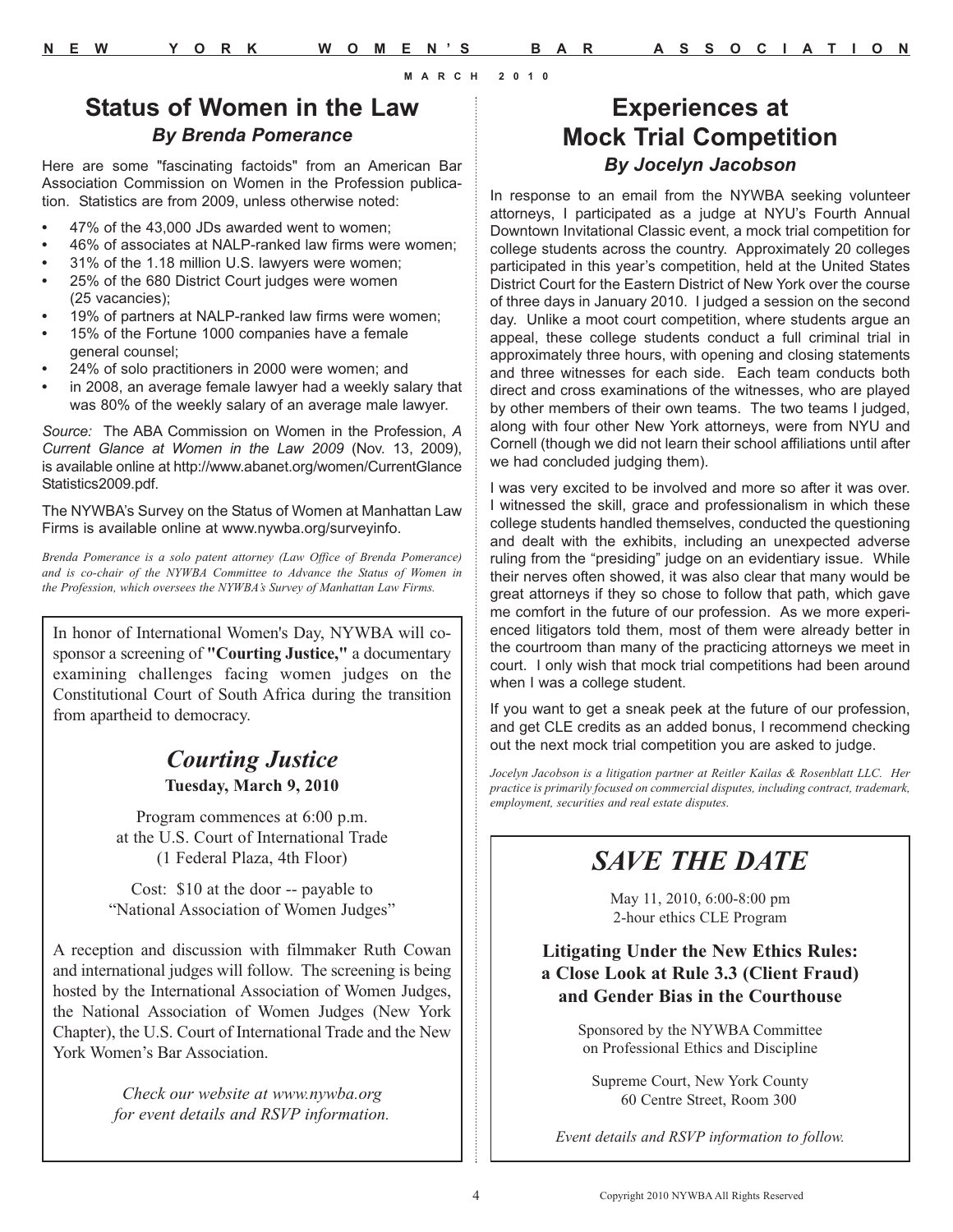# **ANNUAL JUDGES RECEPTION**

On January 21, 2010, the NYWBA hosted its annual cocktail reception honoring the newly elected, newly re-elected and newly appointed judges of New York County. The reception, which was held at the stately William's Club in Midtown Manhattan, drew a crowd of more than 125 attendees, including members and esteemed guests eager to toast the honorees.

After enjoying delicious hors d'oeuvres and cocktails, attendees were warmly greeted by NYWBA President Donna Praiss. For the third year in a row, the Hon. Jonathan Lippman, Chief Judge of the State of New York, graciously addressed those in attendance, which included the Presiding Justice of the Appellate Division, First Department and more than one third of the First Department Justices; newly appointed administrative and supervising judges; new justices of the Supreme Court and new judges of the Civil, Criminal and Family Courts. The guests enjoyed the opportunity to personally congratulate all of the honorees and to network with old and new friends.



*Hon. Jonathan Lippman*

Many attendees brought children's hats, scarves and gloves, which NYWBA donated to Sanctuary for Families. As always, NYWBA was happy to facilitate this opportunity to make a difference in children's lives.

#### **2010 Judicial Honorees:**

Hon. Sheila Abdus-Salaam Hon. Lucy Billings Hon. James D'Auguste Hon. Douglas Hoffman Hon. Barbara Jaffe Hon. Joan Kenney Hon. Cynthia Kern Hon. Sherry Klein-Heitler Hon. Lynn Kotler Hon. Susan R. Larabee Hon. Sallie Manzanet-Daniels Hon. Lawrence K. Marks

Hon. Manuel Mendez Hon. Juan Merchan Hon. Jeffrey K. Oing Hon. Edwina Richarson-Mendelson Hon. Rosalyn Richter Hon. Nelson Roman Hon. Jennifer Schecter Hon. Jean Schneider Hon. George Silver Hon. Annalisa Torres Hon. Maxwell Wiley



*Hon. Sherry Klein Heitler*



*Hon. Angela M. Mazzarelli and Hon. Israel "Russ" Rubin, Retired* 



*Treasurer Julie Hyman; Diana G. Browne, Co-Chair of the Program, Events and Arrangements Committee; and Vice President Gretchen Beall Schumann (l. to r.)*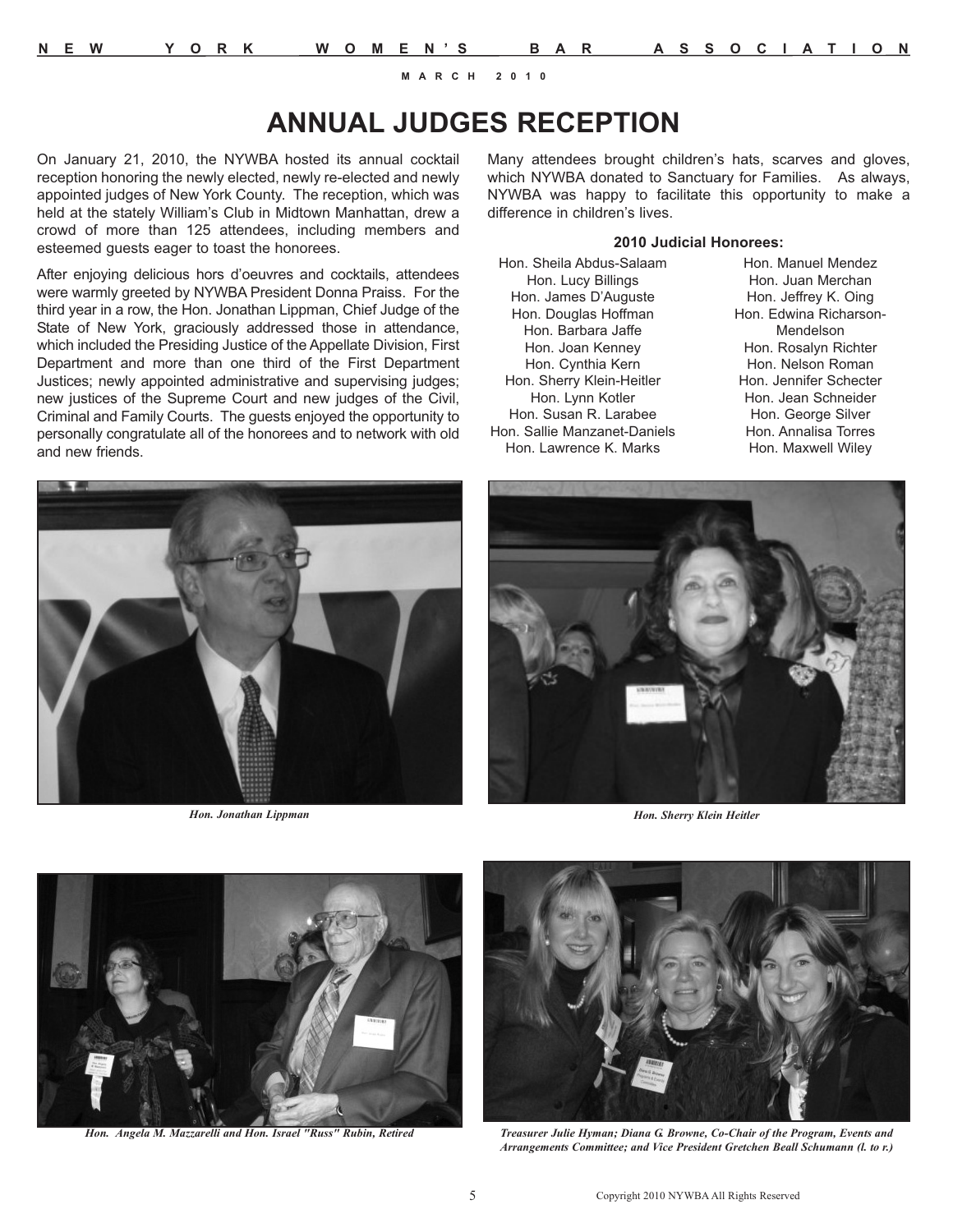# **ANNUAL JUDGES RECEPTION (continued)**



*Hon. Dianne T. Renwick, Hon. Rolando T. Acosta*



*Corresponding Secretary Kelly O'Neill Levy and President Donna M. Praiss* 



*Hon. Jennifer G. Schecter*



*Vice President Gretchen Beal Schumann and Past President Harriet Newman Cohen*



*Jennifer P. Brown, President Donna M. Praiss, Treasurer Julie Hyman and Marjorie Martin (NYWBA Advisory Council)*



*Hon. Laura E. Drager, Hon. Helen E. Freedman and Hon. Sheila Abdus-Salaam*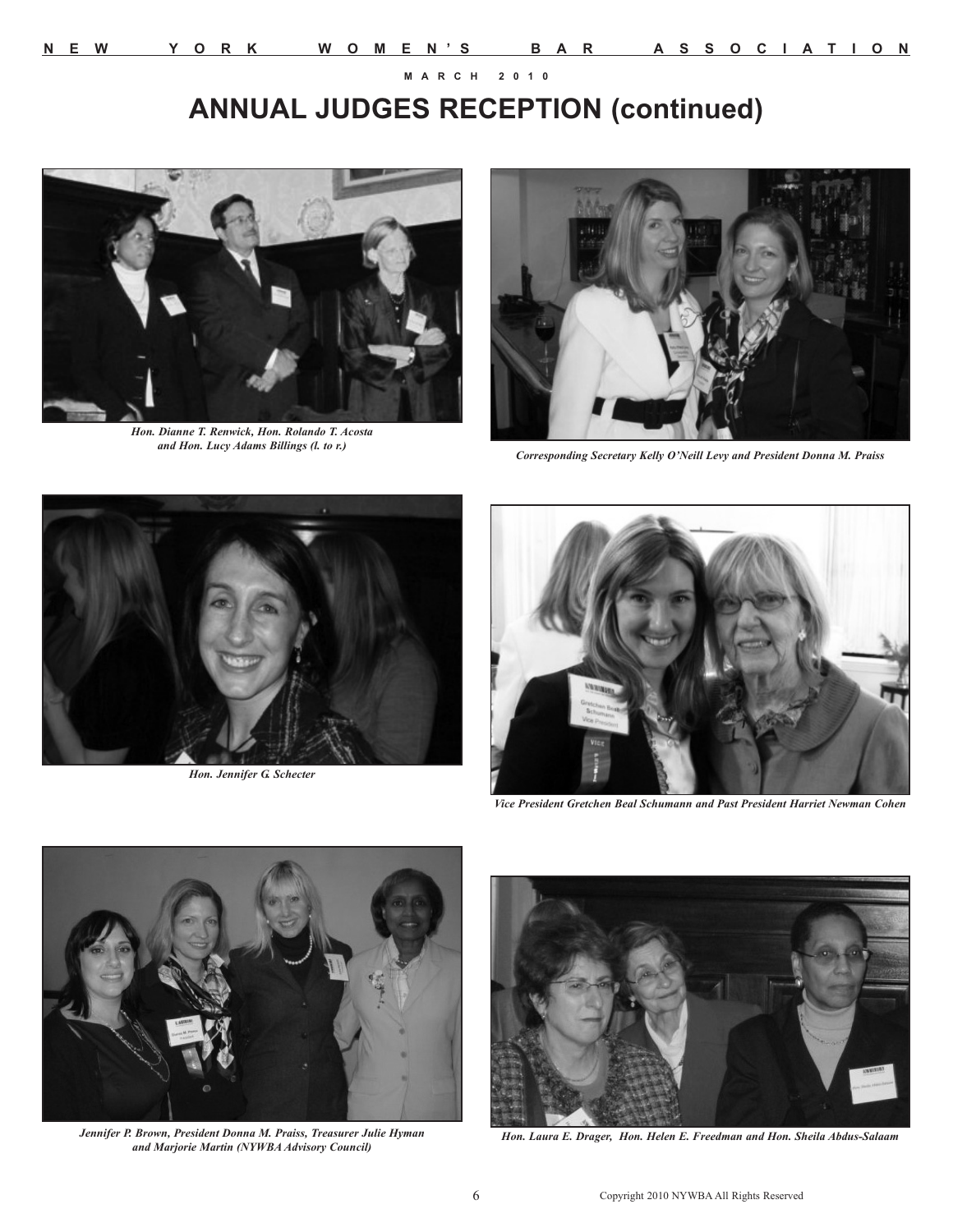## **SUCCESSFUL CLE PROGRAM SPONSORED BY THE ALTERNATIVE DISPUTE RESOLUTION COMMITTEE** *By Leona Beane and Andrea Vacca*

On February 3, 2010, the NYWBA presented a Continuing Legal Education Course to a capacity crowd at Blank Rome entitled, "Mediation and Other ADR in the New York Courts." Leona Beane and Andrea Vacca, the co-chairs of the Alternative Dispute Resolution (ADR) Committee, organized the program with the assistance of Yacine Barry, CLE Coordinator. Yacine Barry began the program by introducing the moderator, Hon. Betty Weinberg Ellerin, former Presiding Justice of the Appellate Division, First Department. Judge Ellerin spoke both about her experiences with ADR when she was the Presiding Judge of the New York City Courts and about her current experiences with mediation and arbitration. She introduced the six speakers. The first speaker, Daniel Weitz, ADR Statewide Director of OCA, spoke of the many court-sponsored ADR programs operating throughout the NYC area and the State. Leona Beane spoke about the Mediation Program in the Commercial Division. Michele Silva, a partner at Phillips Nizer, spoke of the Matrimonial Mediation Program and Shelly Rossoff Olsen spoke about the Neutral Evaluation program (known as Mediation I) in New York County. Caroline Antonacci, Special Master, Appellate Division, First Department spoke of the Mediation Program in the Appellate Division. To finish off the evening, Andrea Vacca spoke about the Collaborative Family Law Center and collaborative divorce.

Each of the speakers provided useful information about how each program works and discussed ethical issues they have encountered. The speakers answered numerous questions from he audience, and interest was so great that the audience asked to ignore the scheduled break and continue right through to 8:30 pm. Many in the audience thanked the chairs for presenting this program, and the evaluations were very positive. The program even brought in several new members to the NYWBA.

The NYWBA thanks Blank Rome for generously providing its largest conference room and helping to make the program such a success.

*Leona Beane and Andrea Vacca are Co-Chairs of the NYWBA ADR Committee and members of the Board of Directors. Ms. Beane specializes in Wills, Trusts, Estates & Guardianship, and serves as a Mediator and Arbitrator. Ms. Vacca is a certified Family and Divorce Mediator and a Collaborative Law Attorney. She also Co-Chairs the NYWBA Mentoring Circles Program.* 



*Caroline Antonacci, Shelly Rossoff Olsen, Andrea Vacca, Hon. Betty Weinberg Ellerin, Leona Beane, Michelle Silva, Daniel Weitz*

## **Report from New York Women's Bar Association Foundation's inMotion Fellow** *by Ashley Teele*

During my 2L year, I interned with inMotion, a dynamic organization that provides legal services to low-income women in New York City. This allowed me to obtain hands-on experience and apply my academic knowledge to real life situations. As a New York City native, I have a strong commitment to community-based organizations that provide assistance to underprivileged New Yorkers, particularly those that provide access to legal resources.

I worked with two other legal interns from area law schools in assisting the organization's talented legal staff. During the semester, we sat in on meetings with clients, conducted intakes for prospective clients, and conducted legal research for staff attorneys. It was very satisfying to get experience in matrimonial law, as well as to confront legal concepts in a real-world setting. The environment was nurturing, and we were encouraged to ask questions. I was delighted by the amount of substantive work that I performed that would have a direct effect on inMotion clients, such as interpretation of pertinent legal issues, and drafting memos that would be used in client cases.

Among other projects, I worked with an extern from White & Case on a client case that required the review and organization of medical documentation that was critical to the client's allegations and which was scheduled to be reviewed by the court. In addition, I attended tutorials on how to aid clients in divorce proceedings. Unfortunately, the semester concluded before I was able to file a divorce proceeding for a client, but the information imparted during the tutorials was very interesting and will be quite useful in the future. I also conducted intakes for women who had contacted inMotion to obtain information on retaining counsel. Intake consisted of asking the individuals a series of questions to ascertain eligibility and to define the types of legal issues that they were confronting. These interactions provided a unique opportunity to work one-on-one with prospective clients and have a direct role in identifying legal issues and analyzing potential claims.

Finally, my role at inMotion included transferring information about prospective clients from paper intake forms to the organization's electronic database, thereby enabling inMotion lawyers and staff to keep track of clients' cases. Inputting this data gave me the opportunity to see the types of cases and legal issues inMotion handles and provided a better understanding of the proceedings and documents that may occur in these cases. In addition to formal assignments, much of what I learned at inMotion was through informal conversations with attorneys and staff about the family court system, which one cannot obtain in a law school classroom.

Looking back on my experience at inMotion, my only wish is that I could have devoted more time to the organization, as the 10-12 hours a week that I spent was not enough to become fully immersed in the environment and my cases. The experience reminded me how important it is to remain committed to what interests you, both in and out of the legal field. I hope to work with inMotion in the future. I cannot fully express my appreciation for the opportunities provided by this Fellowship, and I thank the New York Women's Bar Association Foundation for creating and underwriting the inMotion fellowship program.

*Ashley Teele is a 2L at New York University School of Law and a graduate of Pomona College.*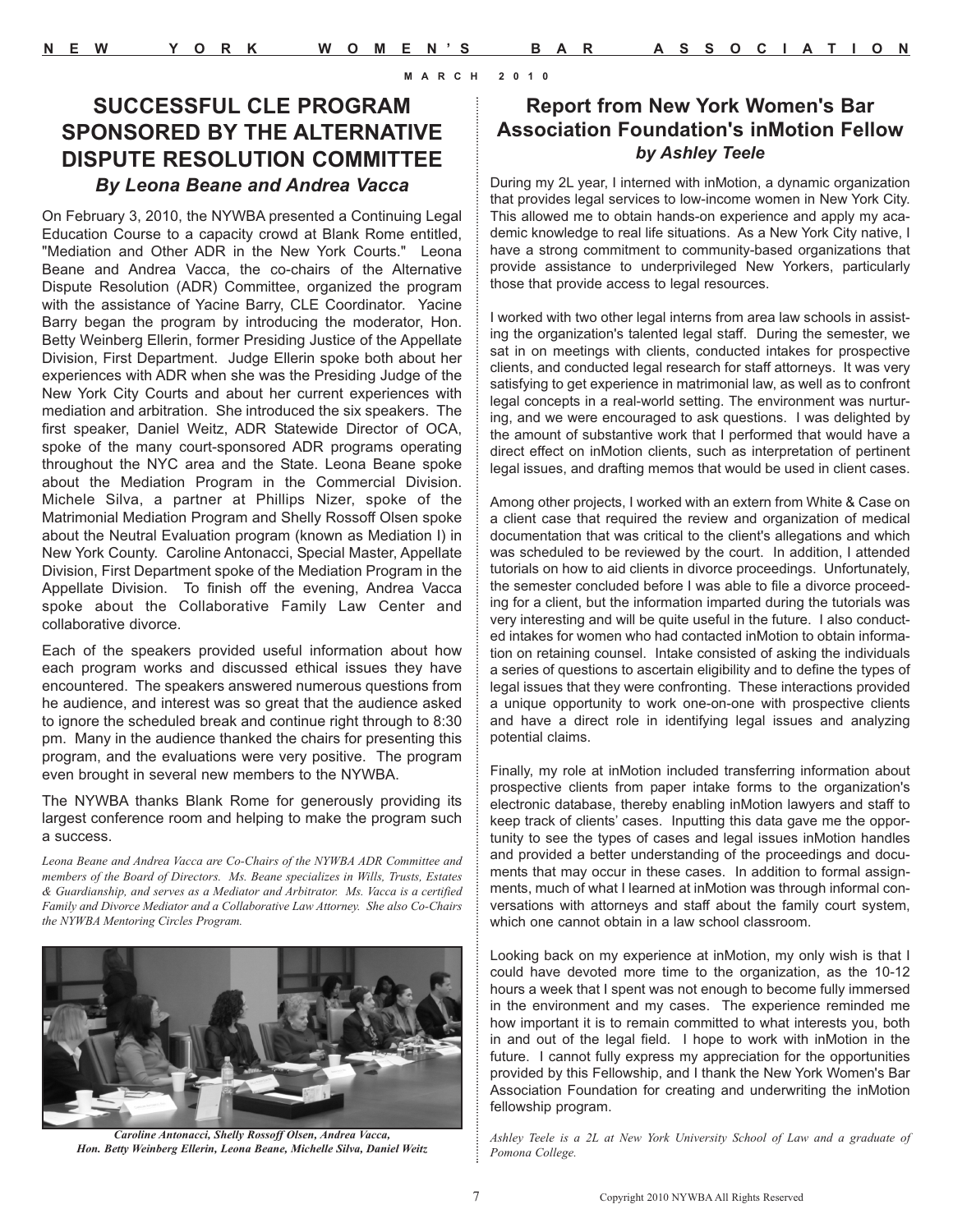# **BE YOUR OWN ADVOCATE**  *By Jezra Kaye*

It's easy for women attorneys to feel discouraged about their prospects. This economy has been disastrous for many -- but even before the crash last year, progress toward parity seemed to have stalled. The Bureau of Labor Statistics reports that, from 2002 to 2008, the median salary of full-time women attorneys was just 75% that of men. The relentless push for billable hours that marks the law's shift from profession to business seems to only be getting worse. And NYWBA's *Survey of Manhattan Law Firms*<sup>1</sup> notes that "[a]lthough women have constituted nearly 50% of all law students for more than two decades... women still constitute only 35% of full-time attorneys at Manhattan law firms and only 17% of equity partners."

Yet even in this climate, there are women attorneys who thrive. While they can't single-handedly change the current culture, they've engaged with it effectively enough to create the careers (and earn the rewards) they want.

What do these women know -- and do -- that allows them to succeed on their own terms? One quality that I believe they share is an ability to speak about the law, their ideas and their accomplishments with clarity, authenticity and ease.

The ability to present yourself powerfully is not a discretionary skill. It impacts your status within your firm and the likelihood that others will want to "keep you happy" by granting (or at least seriously considering) your requests for promotions, raises, flexibility or plum assignments.

#### **Start by Losing the "Girl Talk"**

In a recent focus group, an accomplished woman attorney told me that, while she loves mentoring young women, she's frustrated by the occasional tendency of even confident and successful women to:

- Apologize ("I'm really sorry about this... really sorry...")
- Ask permission ("Would it be OK with you if I...?")
- Emotionalize ("I feel like it would be a good idea to..." or "I'm worried about...")
- Explain themselves ("I would have finished sooner, but my son was sick and then my boiler broke and after that I came down with the flu and...")
- Hedge ("It's sort of like..." or "That's pretty much what I think.")
- "Pre-amble" ("I know you're really busy and this probably isn't a good time for me to be interrupting, but if you happen to be able to take a few minutes...")
- Undersell themselves, their ideas and their accomplishments ("I didn't do all that much" or "I don't know as much about this topic as some of you, but...").

With diligent practice, each of these "verbal ticks" can be replaced with the all-purpose habit of *saying exactly (and only) what you mean, as directly and concisely as possible*. While that advice clearly falls into the "easier said than done" category, it's something we can all work toward improving.

Every time you *state* your point (rather than explaining, implying, apologizing, etc.), you:

- Raise the odds of being understood
- Increase your credibility
- Convey your professionalism, and
- Prepare for your next career move

Many women know that they should dress for the job they want, rather than the job they have, and the same is true for how you speak. The words you choose, the topics you address, the tone of your voice, the eye contact you make with listeners—all these things convey, in a non-verbal and risk-free way, that you take yourself seriously, are up to the task at hand, and plan to succeed professionally, on your own terms.

1. NYWBA Survey of Law Firms with Manhattan Offices (2007), available online at http://www.nywba.org/surveyinfo, page 3.

*Jezra Kaye is a speaker coach and communications consultant who shows women how to highlight their achievements and ask for what they want. To make suggestions for this column or discuss coaching services, send a note to* jezra@yourownadvocate.com*.*

Check out job postings on the NYWBA website: *http://new.nywba.org/job\_postings/.* To post a job opening, please contact: *info@nywba.org*.



Court Reporters + Interpreters Videographers • Videoconferencing **Covering New York & New Jersey** 

#### **Certified Woman-Owned Business Enterprise (WBE)** Tel: 718.624.7200 ♦ 877-624-EBTS ♦ www.diamondreporting.com **DEPO CENTERS:** Manhattan ♦ Brooklyn ♦ Queens ♦ Bronx ♦ Staten Island Mineola ♦ White Plains ♦ Hackensack, NJ ♦ Marlton, NJ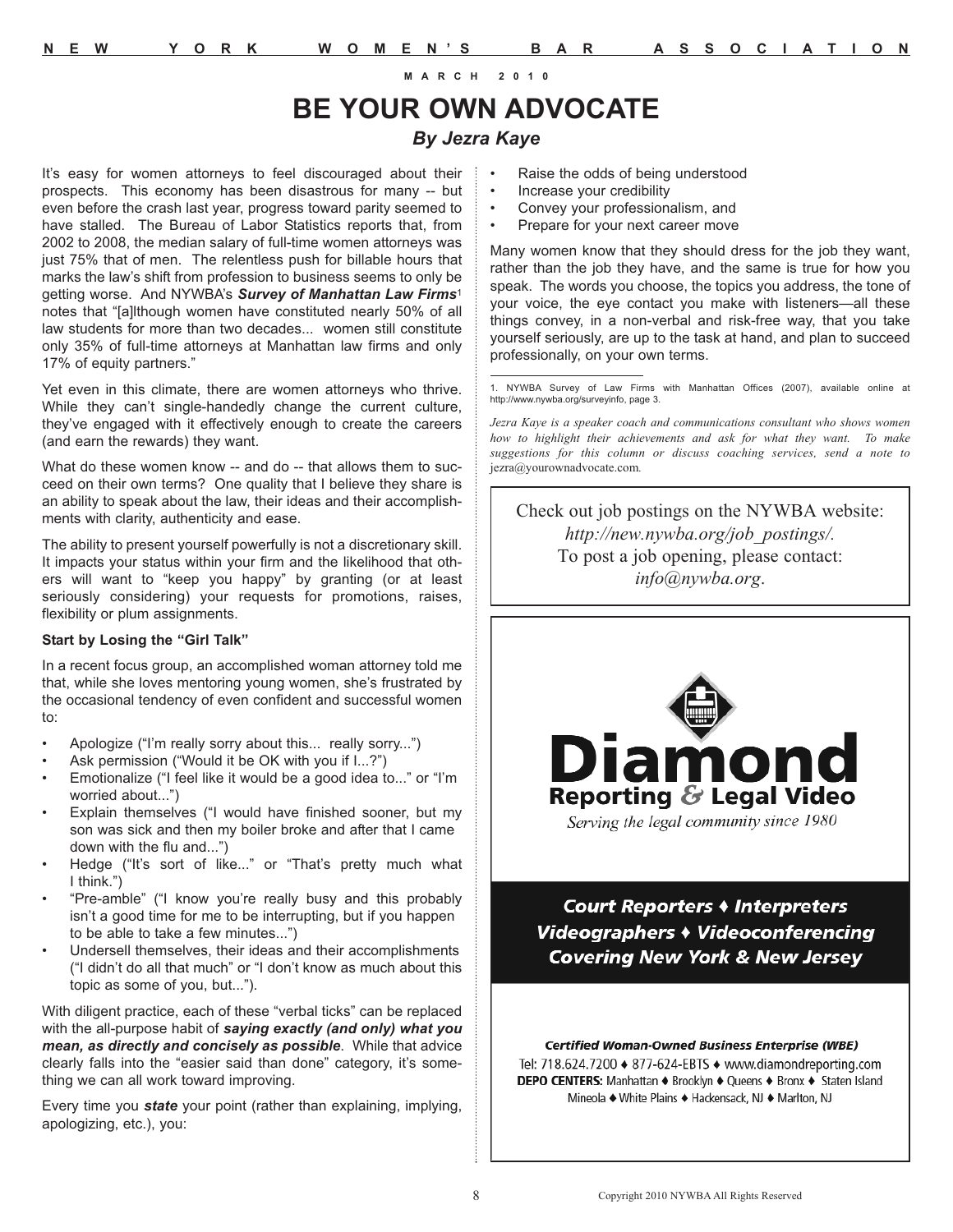# **My Experience As An Ellerin Fellow**

#### *By Annie Nazarian*

Receiving a Justice Betty Weinberg Ellerin Fellowship has been the most enriching experience of my law school career. It gave me the opportunity to work during the fall 2009 semester with the Honorable Carol Edmead, an excellent judge and a wonderful person, and her law clerks, Elenor Reid and Joy Thompson, who are as hard-working and motivated as the Judge herself. The Fellowship allowed me to see the inner workings of the New York State court system and exposed me to litigation in different areas of the law. My workload consisted mostly of drafting orders and opinions, but I was also able to observe the judge's communications with attorneys during hearings and conferences. Everyone in the judge's chambers was friendly and helpful, supportive of my educational pursuits, and willing to accommodate my demanding law school schedule. Additionally, the Justice and her clerks took their mentoring roles seriously and were always willing to take the time to answer my questions. My understanding of the litigation process was enhanced significantly, and the wealth of knowledge that I gained from the overall experience was extensive.

As an Ellerin Fellow, I had the opportunity to work directly on several motions filed with the court. These motions included procedural issues such as motions to transfer venue, to reargue, to impose sanctions and to compel arbitration, and as a result I became much more familiar with New York's procedural laws. I also worked on several motions to dismiss that involved more substantive issues, such as the scope of complaints under New York State's whistleblower statute for medical practitioners and what actions are considered retaliatory under the statute. Justice Edmead made sure to give me meaningful research assignments that were challenging, and as a result, I greatly improved my legal research, writing, and judgment skills.

On the first day of my fellowship, after meeting with the judge's clerks to learn about the position and what was expected of me, I was handed memoranda from opposing parties on a motion to reargue a decision in their case. Ms. Reid told me to analyze the motion and to draft a proposed order. I was immediately intimidated and was not sure if I knew how to analyze that case. I remember thinking, Am I qualified to do this? After nervously reading the memoranda, I began to read the cases each party had cited. Eventually, after asking Ms. Reid about a million questions, I was able to draft an order. Although the process remained challenging throughout the entire semester, my apprehension and nervousness subsided with each order and opinion I drafted. As I conducted my research, Ms. Reid was always available to answer my questions, guide me and teach me how to focus on the important legal issues in each case. She and Justice Edmead gave me extensive feedback on my written work and explained their edits.

A typical day during my fellowship included reading the parties' memoranda on the motion to which I was assigned, researching the cited cases and doing any additional research necessary to help the judge reach a decision. By reading and researching opposing briefs, I learned the art of persuasive writing and saw how good organization, strong arguments articulated through clear writing, and proper supporting documentation can affect the outcome of a motion or an entire case. Justice Edmead and her clerks taught me how to chart the moving party's argument and the opposing side's response to that specific argument and to organize the background information and facts relied on by each party in order to effectively analyze the opposing arguments. I also improved my own persuasive writing and speaking skills and became better prepared to give status updates to the judge's clerks.

Law school students are constantly discussing how almost all cases settle before trial. Although only a tiny percentage of cases go to trial, I was surprised by the extraordinary number of pending cases that make up Justice Edmead's caseload. Even more surprising to me was how familiar Justice Edmead and her clerks were with the details of each case. Each case, no matter how large or small, was handled with the same high standard of professionalism and care.

I want to thank the New York Women's Bar Association Foundation for sponsoring the Ellerin Fellowship and allowing me to have such a wonderful opportunity. My fellowship experience with the Honorable Carol Edmead has been, by far, the most rewarding and enjoyable experience in my law school career. Going into chambers was an interesting and enjoyable learning experience, far different from learning in a classroom. Aside from invaluable insights into the inner workings of the judicial process, I established invaluable personal relationships with the Justice and her clerks that were the highlight of my clerkship experience.

*Annie Nazarian is a 3L at New York University School of Law and a graduate of UCLA.*

## **VOLUNTEERS NEEDED -- NYWBA Survey of Manhattan Law Firms**

*The Committee to Advance the Status of Women* is seeking volunteers to contact law firms and to help coordinate Survey initiation and completion. Committee also needs volunteers to write Spotlight columns, highlighting how law firms support their women attorneys (several firms have volunteered to be profiled).

Anyone interested should contact Brenda Pomerance at 212-245- 3940 or *survey@nywba.org*.

# *SAVE THE DATE!*

#### **The New York Women's Bar Association**

*75th Anniversary Gala and Annual Dinner*

Honoring

## **HON. SHERRY KLEIN HEITLER**

Administrative Judge, New York County Supreme Court with the President's Special Award

and

**HON. FLORENCE PERLOW SHIENTAG** (1909-2009), Founder, Past President and Benefactor

> **June 10, 2010, 6 PM Capitale, 130 Bowery, NYC**

> > *Invitation to follow*